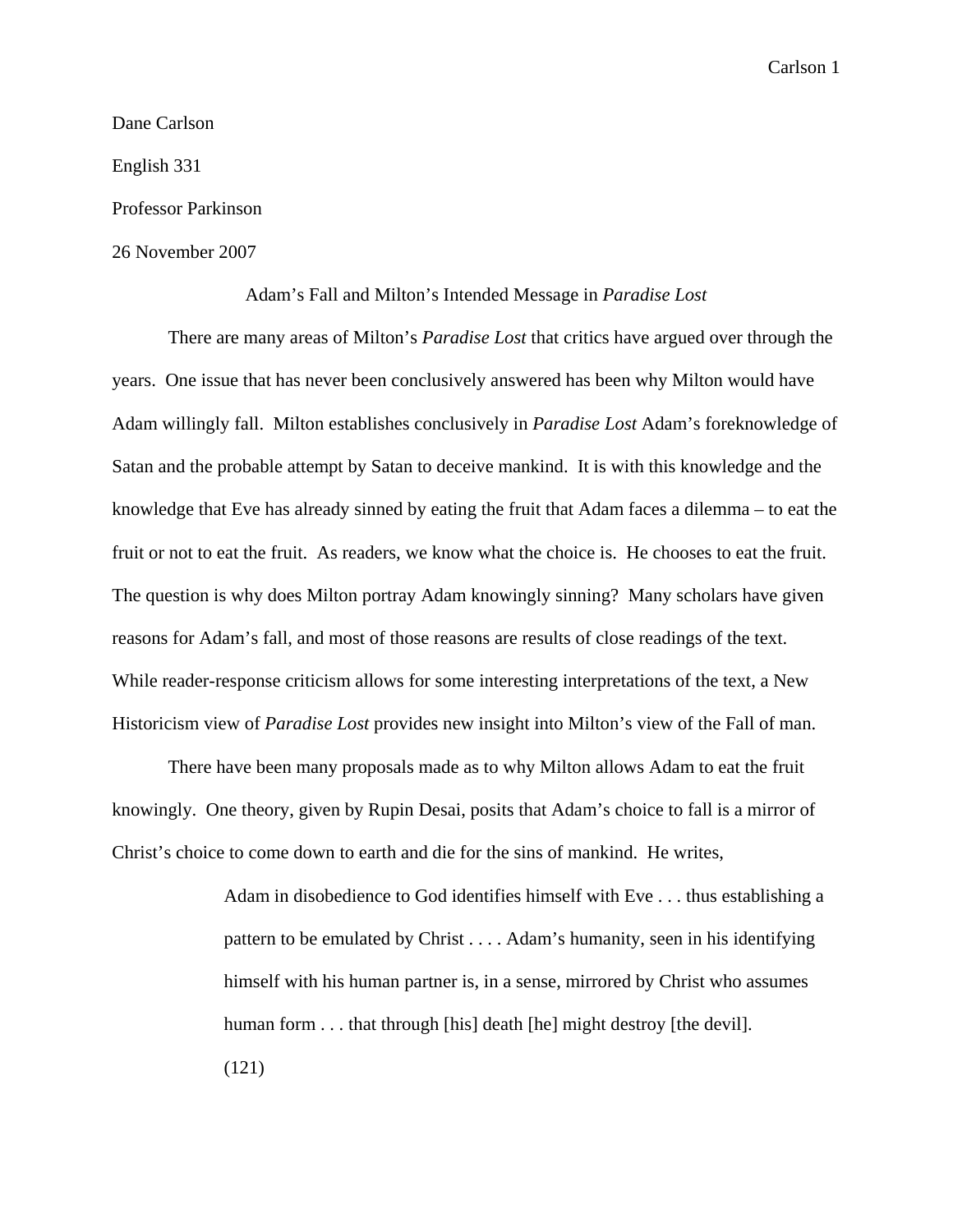Desai goes on to link Adam with Christ through focus on scripture, especially the letters by the apostle Paul. Adam's decision to fall "is dictated by his recognition of her [Eve] being an intrinsic part of himself . . . a view corroborated by Paul when he defines the church as an integral part of Christ's body" (123). The comparison works on the surface level, but if one takes the analogy to the full conclusion it does not hold. Adam's decision to fall was made in spite of his better judgment and was made knowing that there would be punishment. Christ's decision to give himself up for mankind was made with the support of God and with the knowledge that he would be resurrected after three days. It is in the book of Matthew that Jesus states, "the Son of Man will be betrayed to the chief priests . . . They will condemn him to death . . . . On the third day he will be raised to life!" (21:18-19). Adam does not have this assurance. Some could also argue that Adam, much like Christ, knowingly fell in spite of the suffering that would inevitably come along with the decision. While this is true, Adam's suffering was a result of his sin. Christ's suffering was a result of mankind's sins, not his own. As the apostle Paul writes in Romans, "For just as through the *disobedience* of the one man [Adam] the many were made sinners, so also through the *obedience* of the one man [Christ] the many will be made righteous" (5:19, italics mine). The obedience that Paul mentions in his letter shows that Christ was without sin in his life. It may seem like a trivial point, but it is an important one nonetheless if the comparison is to be made between Adam and Christ.

 Dennis Danielson also compares Adam to Christ, but he does admit that the comparison has its holes, "the analogy between Adam-and-Eve and Christ-and-the-church breaks down precisely at the point where Adam chooses to sin with Eve rather than sinlessly face death for her" (124). Christ was able to be a sacrifice for mankind's redemption, but he was able to do it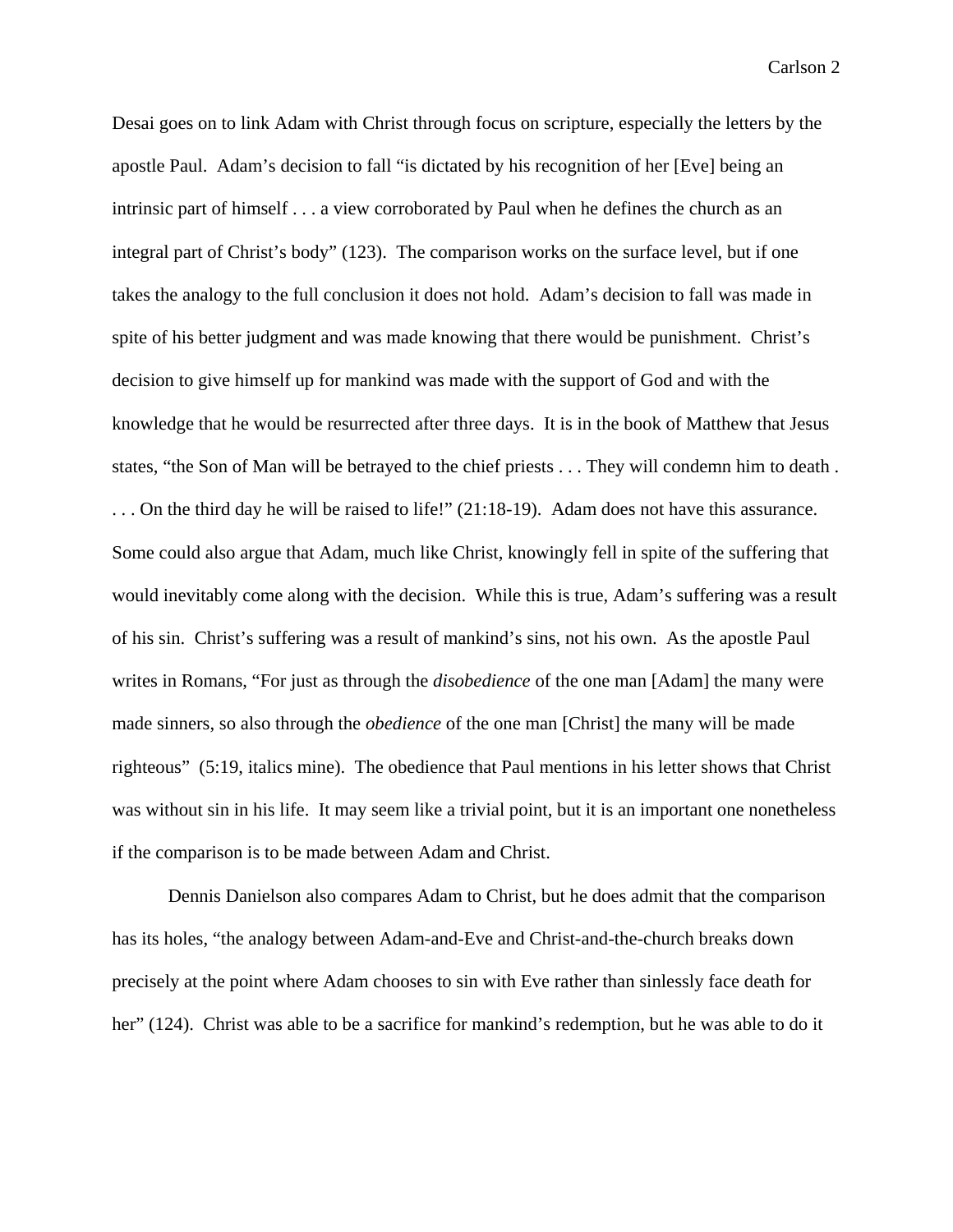without sinning. That Danielson acknowledges this and Desai does not, does not give the argument any more strength.

 Other critics have determined that Milton's intent was rooted in Adam's selflessness. One of the better-known critics, A. J. A. Waldock, writes,

> The matter then may be summed up quite bluntly by saying that Adam falls through love – not through sensuality, not through uxoriousness, not (above all) through gregariousness – but through love as human beings know it at its best, through true love. (51-52)

The implication in this theory is that it is Adam's immense love for Eve that causes him to be totally selfless and in a way sacrifice himself and willingly fall. This is perhaps an overly romantic view of the Fall and one that is not readily apparent in the text. Adam grapples with the decision that Eve has made,

[S]oon as he heard

The fatal trespass done by Eve, amazed,

Astonied stood and blank, while horror chill

Ran through his veins. (9.888-91)

The "horror" that affects Adam is not in any way reminiscent of a normal love emotion. Adam appears to be scared of Eve and the decision that she has made. Adam experiences that horror because he knows that God has promised death as a punishment if they disobey Him. Even the words of Adam, "However I with thee have fixed my lot" (9.952), give the impression of dejection and resignation, not selflessness rooted in love. Waldock's argument looks even weaker when analyzed from a historical standpoint. Much of what Milton wrote in *Paradise Lost* parallels contemporary viewpoints and attitudes in Renaissance England. By looking at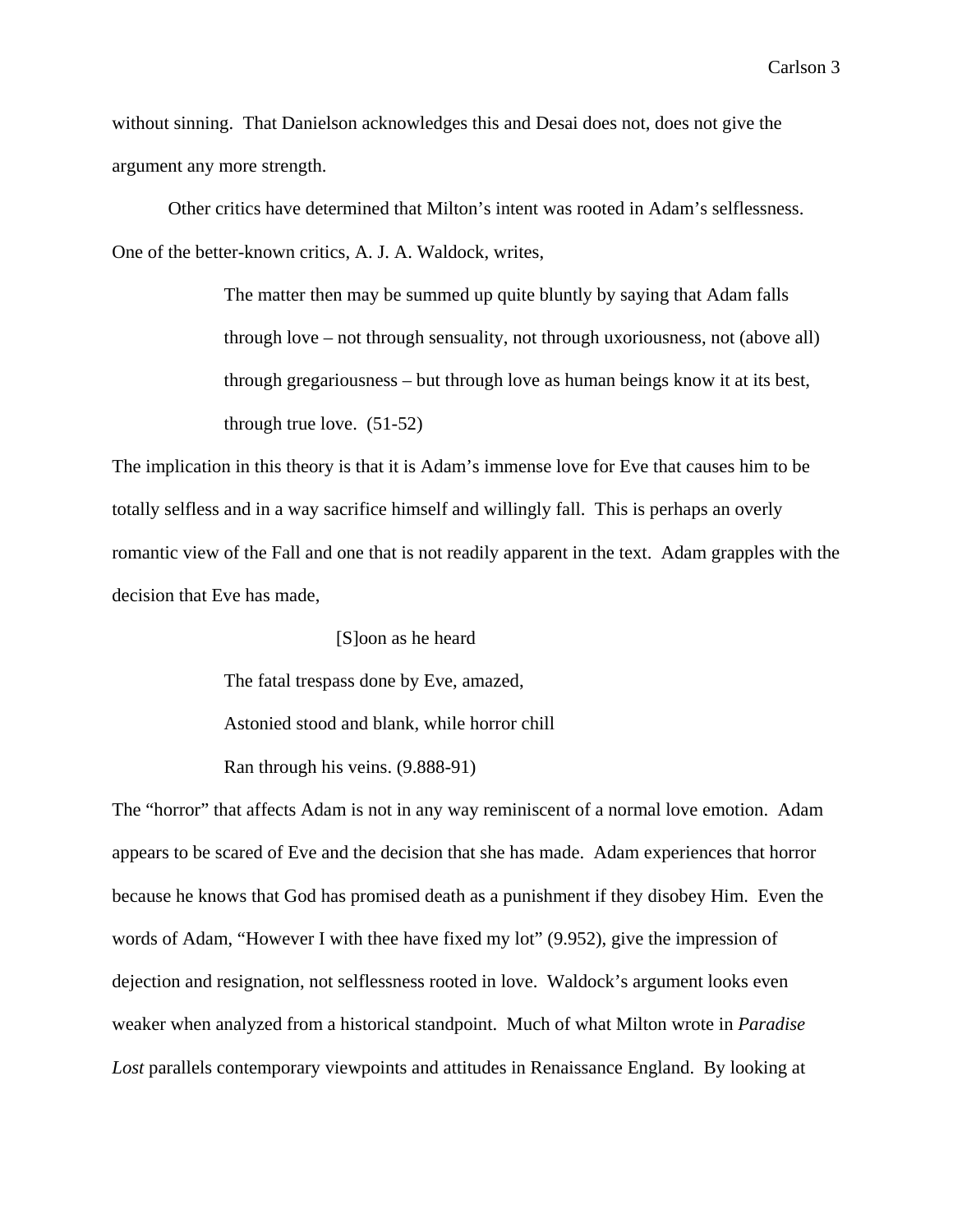Renaissance texts it is evident that marriages were not rooted in romance, nor did the husband necessarily view his wife as an object of desire first and foremost. Puritan clergymen Robert Dod and John Cleaver wrote that women were to be "silent, obedient, peaceable, patient, studious, to appease [her husband's] choler if he be angry, painful and diligent in looking to her business, to be solitary and honest." The inability to do this is the "chief and special cause why most women do fall" (81-82). This does not sound like an equal marriage based on unconditional love - certainly not from the male standpoint. Some could argue that Milton was reflecting the attitudes of Adam and Eve's age and not of Renaissance England, but where is there evidence of that? Milton, who drew much from the Bible, could not have drawn any inferences regarding the romantic feelings of Adam towards Eve from scripture, as there is none. As he was a product of his own time, it makes sense that the attitudes of romance and marriage would reflect those of Renaissance England.

 Perhaps the most well known argument for Milton's reasoning is presented by Stanley Fish in his well known book *Surprised by Sin*. In the book, Fish argues that Milton uses the fall of Adam and Eve to parallel the reader's own fall when reading *Paradise Lost* closely. Fish states,

> [W]e are asked to measure our response against that of the hero, in Paradise Lost we are asked to condemn the hero's response, and, moreover, to condemn it because at the moment of crisis, he is too much like ourselves . . . . [T]he inversion of our natures is exactly what the poem hopes to achieve by bringing us to put off the Old Adam – the body of sin, the conformity to the world, the inborn tendency to evil – and to put on the New.  $(271)$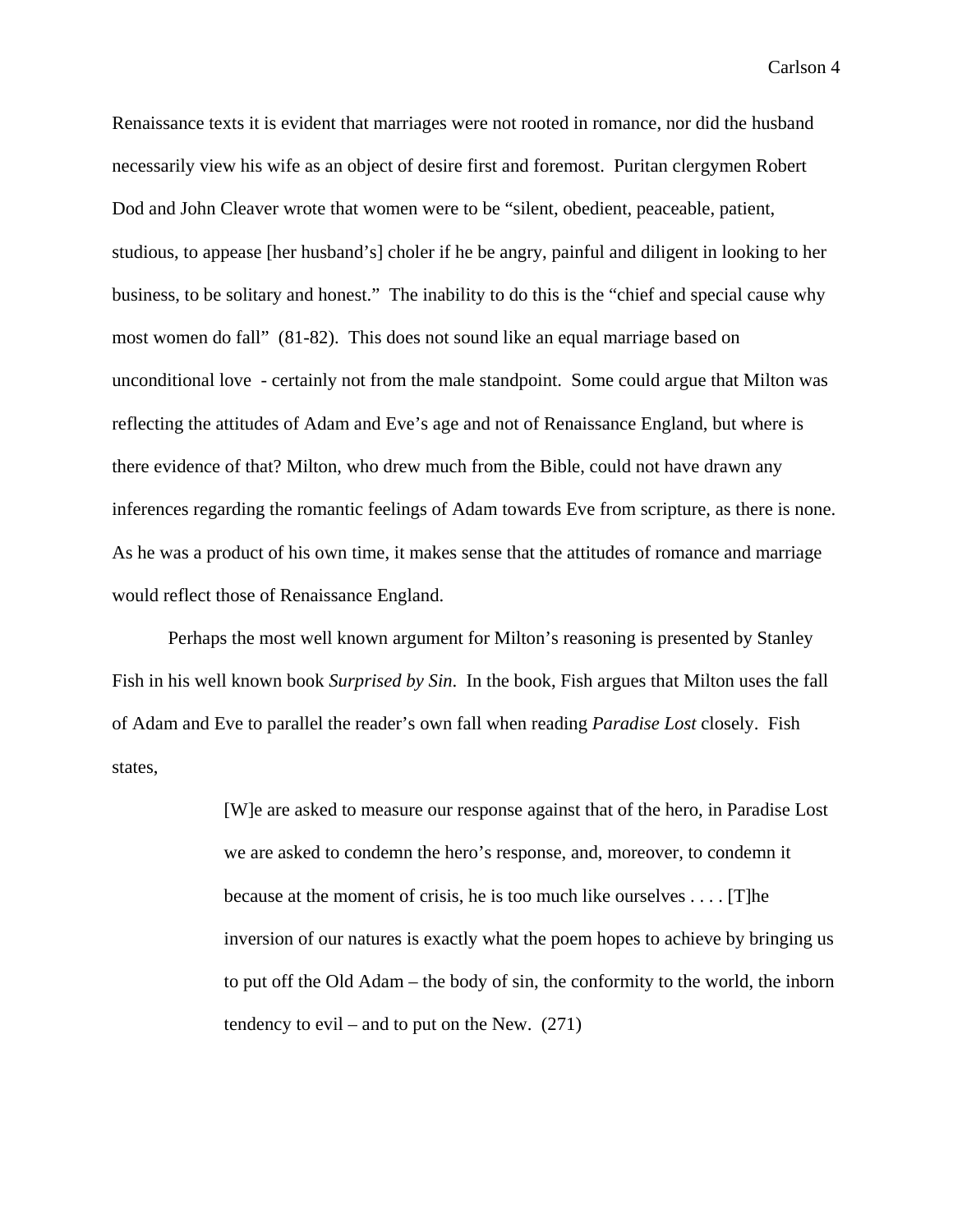For Fish, the intent of Milton is clear. Milton wrote *Paradise Lost*, and specifically Adam's decision, to mirror the fall in the reader. The theory posed by Fish has a solid basis. Adam is a character that readers can identify with on either an emotional or intellectual level (or possibly both). However there are readers who do not sympathize in the way that Fish intends. The major question in Fish's interpretation of *Paradise Lost,* however, is, is the reader-response consistent among Christians and non-Christians? Presumably, Christians would read *Paradise Lost* with a different mindset than non-Christians would. And if this is the case, would not Milton have known this, writing as he did in a time when much, if not all, of his readership would have been religious (either Catholic or Protestant)? The reader, if a Christian, is reading the text knowing the outcome of the creation story and the true nature of all the characters. Satan would not be a sympathetic character, but rather a pathetic character. The Christian, knowing Adam and Eve will fall, reads *Paradise Lost* as a detective views a crime scene – trying to figure out the facts and how the crime was committed – not as an accomplice in the crime (as I think Fish implies). The fall of Adam and Eve therefore would not cause the Christian reader to fall, but rather to understand or gain knowledge. The knowledge gained would provide the Christian reader with an understanding of the why and the how of Adam's choice. This is consistent with Milton's assertion that the purpose of *Paradise Lost* is to "justify the ways of God to men"  $(1.26)$ .

 It is with these interpretations in mind that a different theory is proposed – the theory that Milton wrote *Paradise Lost*, and specifically the willful fall of Adam, as an argument – and possibly even a celebration of – the effects of knowledge. Many theologians and church leaders over time have wrestled with the implications of the Fall of man. One of the conclusions that they have come to is that the Fall was actually a good thing because it allowed Christ to come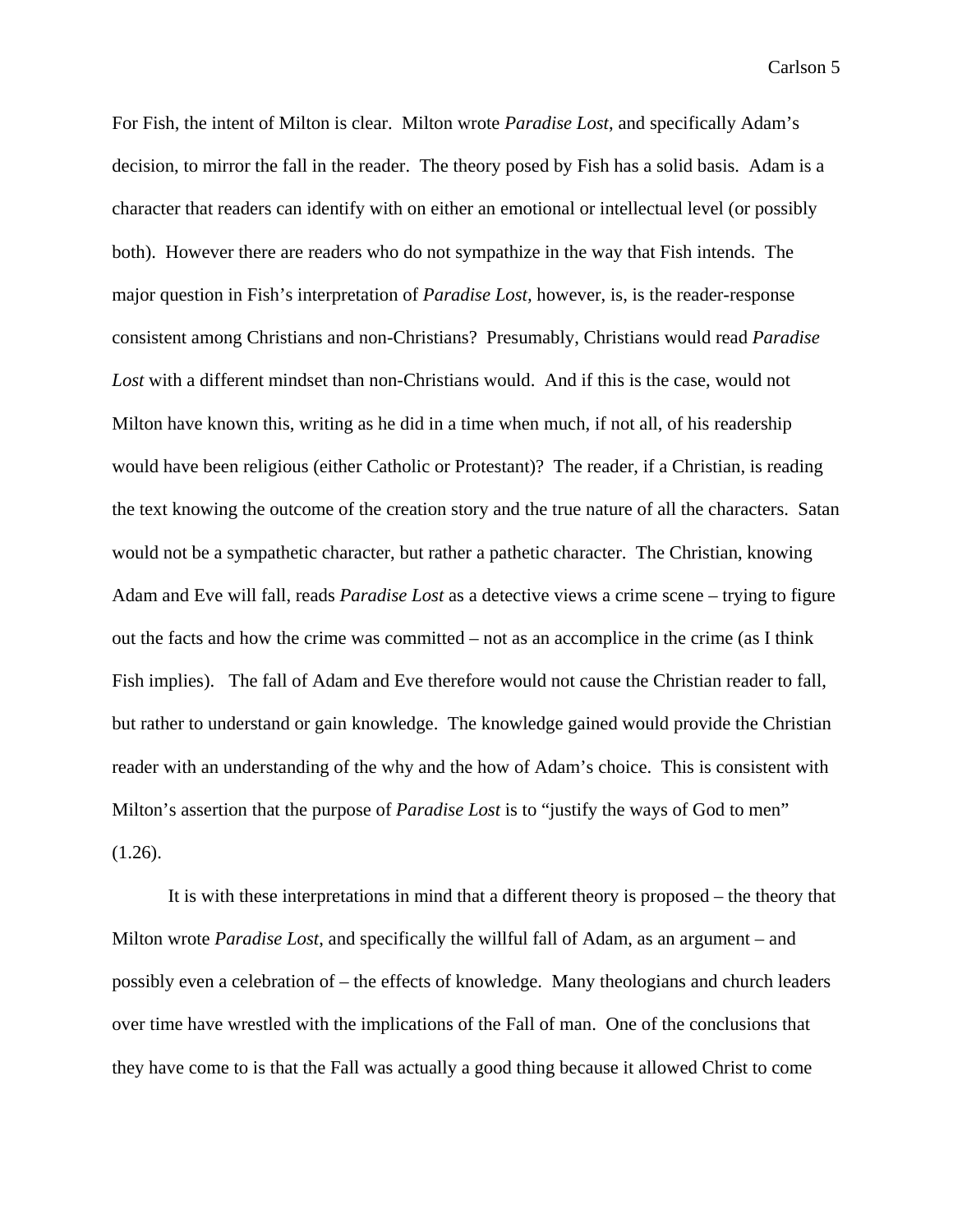down to earth to redeem mankind. This redemption allowed for God's grace to be made available to man when it previously would not have been. The idea has been called *felix culpa* – or "happy fall." With Milton, it can be argued that Adam's fall provided mankind with another kind of *felix culpa* – a fall into knowledge.

 The basis for this new *felix culpa* can be found by taking another look at *Paradise Lost* as well as other texts by Milton and by taking a closer look at the scientific revolution that was occurring during the Renaissance period. Milton shows early in *Paradise Lost* Adam's desire to gain knowledge. His conversations with Raphael should foreshadow to the reader the decision that Adam will make later in the poem. Russell E. Smith writes,

> 'To know' is, of course, not in itself wrong . . . . [T]he contemplation of God's goodness and power should be Man's greatest pleasure, the more Adam knows of God the happier he may be. The difference between healthy and unhealthy desire to know is in the origin of the desire. If knowledge is sought for the greater glory of God, the curiosity is praiseworthy. If knowledge is desired as a means of elevating the self, the desire is perverse. (529)

This is a key point. If it can be concluded that Adam's desire for knowledge was to elevate him, then it follows that Satan's goal in orchestrating the Fall was to pervert knowledge. But God, allowing the Fall to happen, used what Satan intended for evil, for good. Milton wrote *Paradise Lost* from a fallen viewpoint. After Adam, everyone is fallen. So Milton, in writing the Fall of man, did so with the assumption that the pursuit of knowledge is necessary to grow closer to God. Even though Adam chose to pursue knowledge for his own gain, God has allowed that the pursuit of knowledge post-Fall is an appropriate pursuit.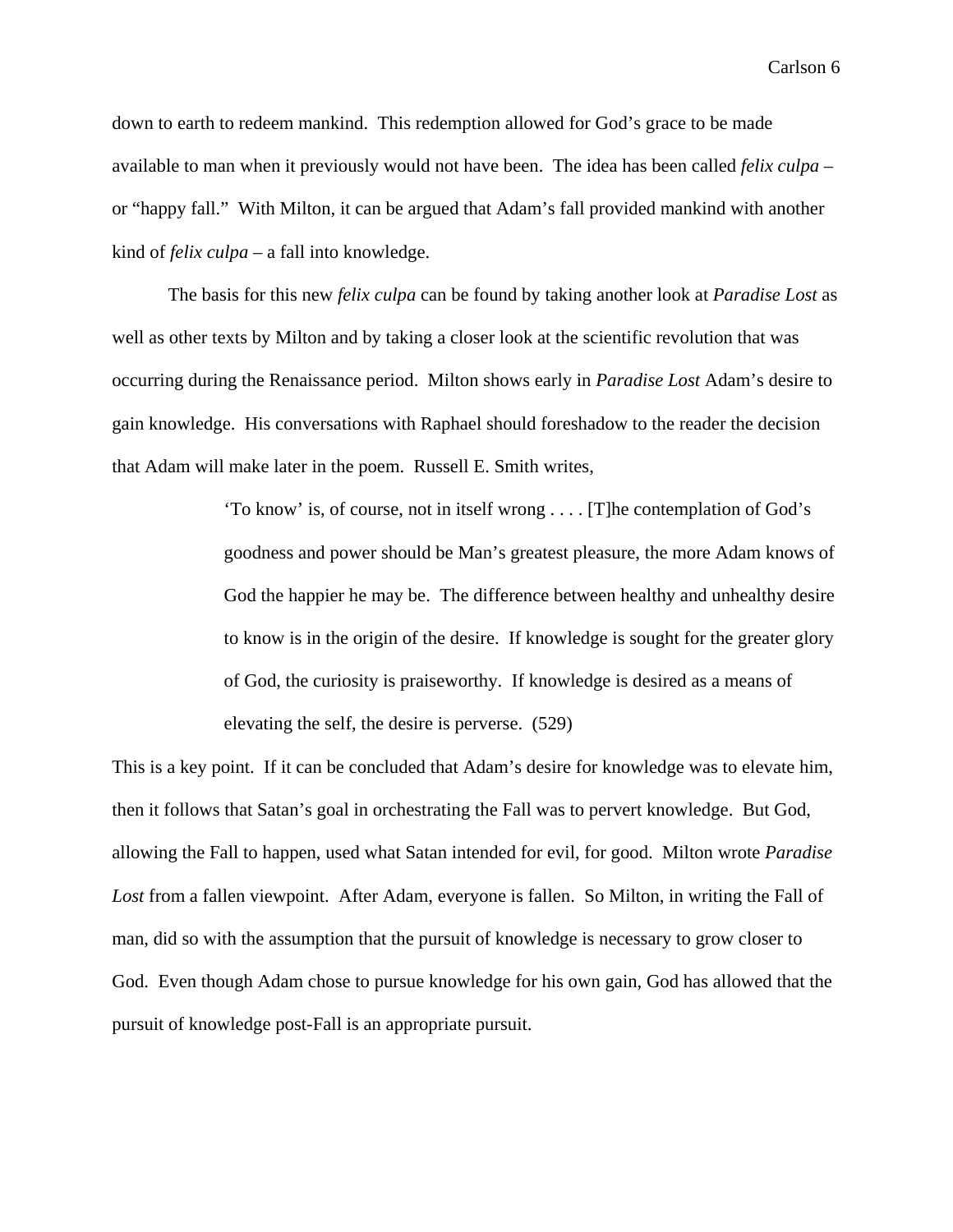Milton believed this pursuit of knowledge important when he wrote in *Areopagitica*,

"God commits the managing of so great a trust [the pursuit of knowledge], without particular law or prescription, wholly to the demeanour of every grown man" (247). He goes on to write,

> Opinion in good men is but knowledge in the making . . . . [W]e should rather praise this pious forwardness among men to reassume the ill-deputed care of their religion into their own hands again. A little generous prudence, a little forbearance of one another, and some grain of charity might win all these

 diligencies to join and unite into one general brotherly search after truth. (265-66) For Milton, this pursuit of knowledge was necessary to gain truth. The truth Milton was writing about was the truth that Smith wrote about – truths to better glorify God. Milton therefore views the Fall as net positive because it allows for man to pursue God more completely than before.

Milton goes further in his essay *Of Education*:

The end then of learning is to repair the ruins of our first parents [Adam & Eve] by regaining to know God aright, and out of that knowledge to love him, to imitate him, to be like him, as we may the nearest by possessing our souls of true virtue, which being united to the heavenly grace of faith makes up the highest perfection. (227)

It was the view of Milton, and other learned scholars and thinkers of the Renaissance period, that the pursuit of knowledge was desirable to grow closer to God. It is important to remember that Milton lived in the middle of the Scientific Revolution. This revolution changed the way Western science operated permanently. Men like Copernicus, Newton, Kepler, and Galileo provided new theories about the operations of the universe that were previously unheard of. The effect of science on society was not lost on Milton. As a contemporary of Galileo, it is unlikely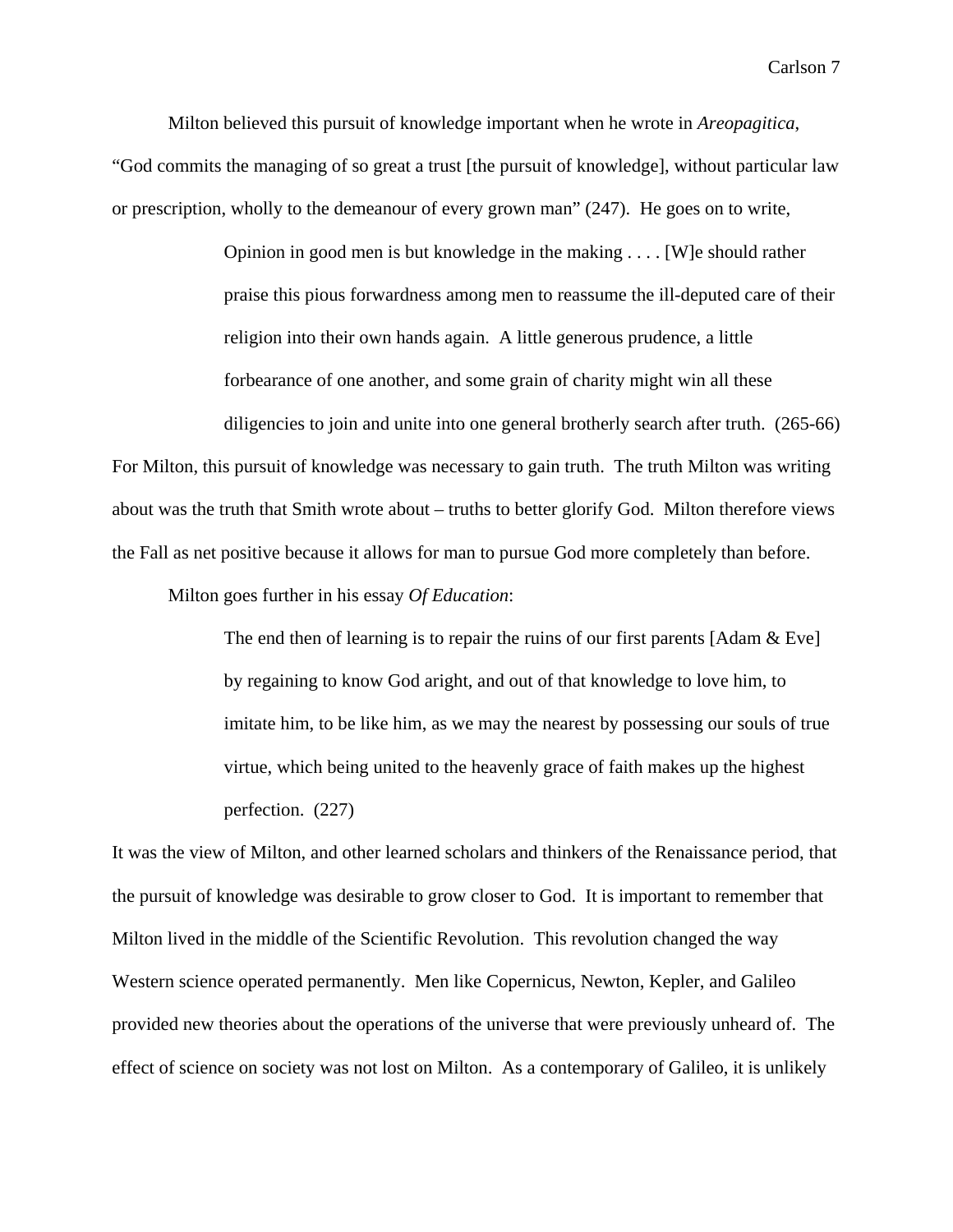that Milton was unaware of the research and findings of Galileo or others in the scientific community during this time. It follows then that Milton would incorporate science and the pursuit of knowledge into *Paradise Lost* as something that Adam and Eve struggle with. It is only through the perversion of knowledge that man is taken away from God, not drawn near to Him.

 Some will argue that Raphael's admonishment toward Adam in Book VIII shows that God is against knowledge of astronomical proportions. Adam asks Raphael about the cosmos and the orbital patterns of celestial bodies, to which Raphael replies, "heaven is for thee too high / To know what passes there; be lowly wise" (9.172-73). He is telling Adam to focus on the things that God has placed for him and not of things that do not concern him. The argument can be made that the pursuit of science is wrong and that Adam was wrong for trying to gleam these answers. However, this needs to be viewed from two angles: the first is that if we stay completely in the text (assuming a world where man has not fallen yet), it logically follows that Raphael would tell Adam to focus on earthly things because that is the responsibility that Adam has been given. Adam and Eve have not fallen and therefore are not separated from God through sin. They have a direct relationship with God and are able to intercede to Him directly. Their sole purpose was to "'be fruitful and increase in number; fill the earth and subdue it. Rule over the fish of the sea and the birds of the air and over every living creature that moves on the ground'" (Genesis 1:28). This was their calling that would glorify God. After the Fall, God changed His purpose for Adam and Eve, "'Cursed is the ground because of you . . . By the sweat of your brow you will eat your food until you return to the ground, since from it you were taken; for dust you are and dust you will return'" (Genesis 3:17-19). God placed manual labor into Adam and Eve's lives as a result of the Fall. This manual labor, or hard work, can be interpreted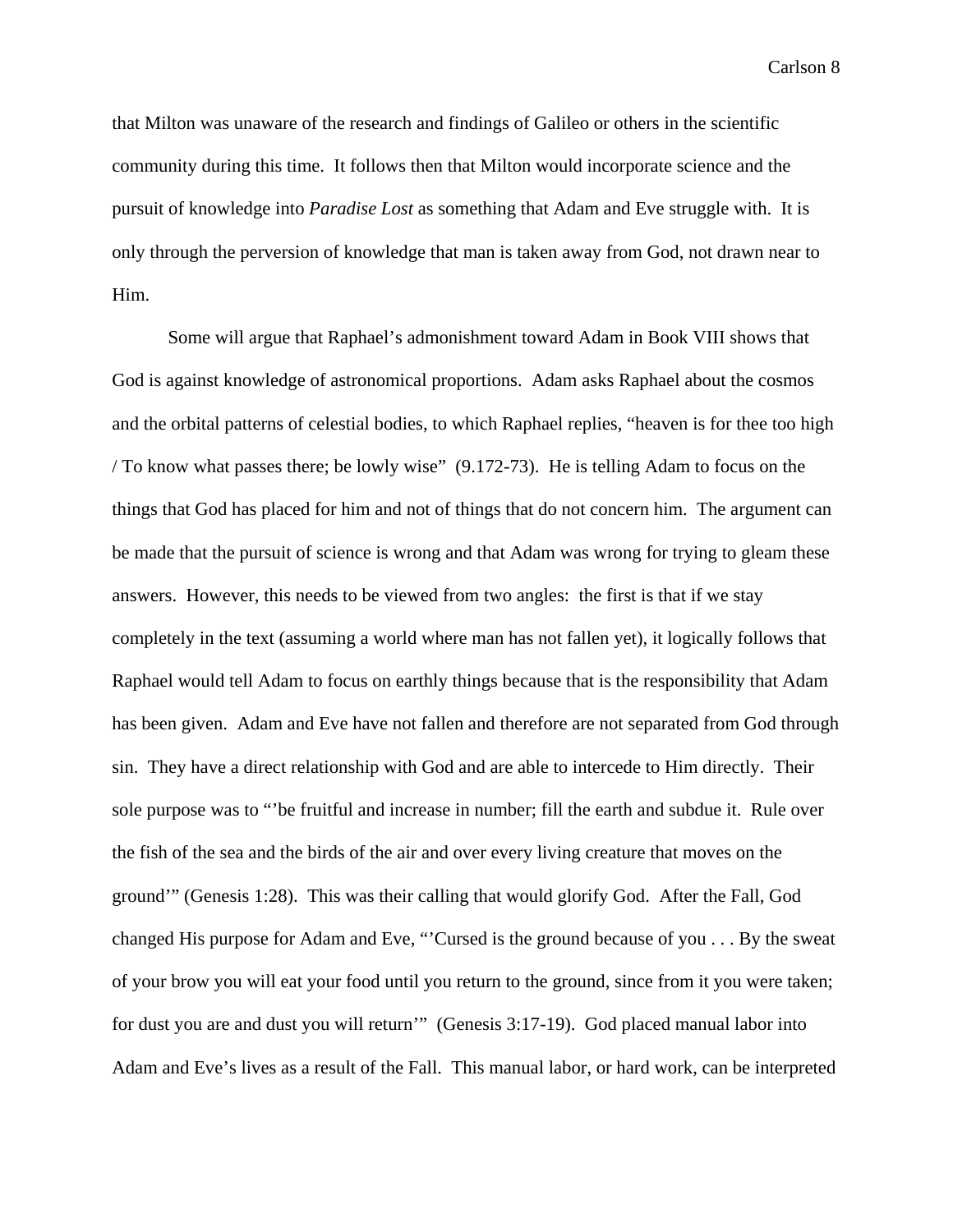as the struggle to gain what was previously freely given. In the case of all mankind, that acquisition is the salvation from hell. In Milton's case, it was the pursuit of knowledge.

 The second angle by which to view this conversation is through history. If we view Raphael's admonition through a "fallen" perspective in history, the admonition is more of an admission – the admission that there are conflicting scientific views of the universe. Raphael is speaking Milton's words, not God's words. Raphael is telling Adam to be concerned with earthly things and not heavenly things, not because it is wrong to know those things, but because the debate during Milton's lifetime was not yet settled. While Milton was a friend of Galileo and would have been fully aware of Galileo and Copernicus' position of a heliocentric model of the universe, Ptolemy's geocentric model of the universe was still the accepted position. The reason that Raphael does not tell Adam the answer to the universe's workings is that Milton does not know. Milton, like many others in his time, was waiting for the scientific community to settle on a side. It is not that Adam cannot know; it is that Milton does not know.

 It is precisely all this talk about knowledge and knowing that is the heart of *Paradise Lost*. While the reader-response method of criticism has provided many interesting and significant takes on Milton's epic poem, it is through the lens of history that an understanding of Milton's intended statement on knowledge is gained. As Milton intended, much of *Paradise Lost* focuses on the pursuit of knowledge, and this pursuit of knowledge can be seen as both the cause *and* the effect of the Fall. The cause of Adam's willing fall into sin was his desire for selfelevating knowledge, but it was through this fall that mankind was able to grow in Godglorifying knowledge and as a result, grow closer to God. That is after all what Milton wanted the reader to know.